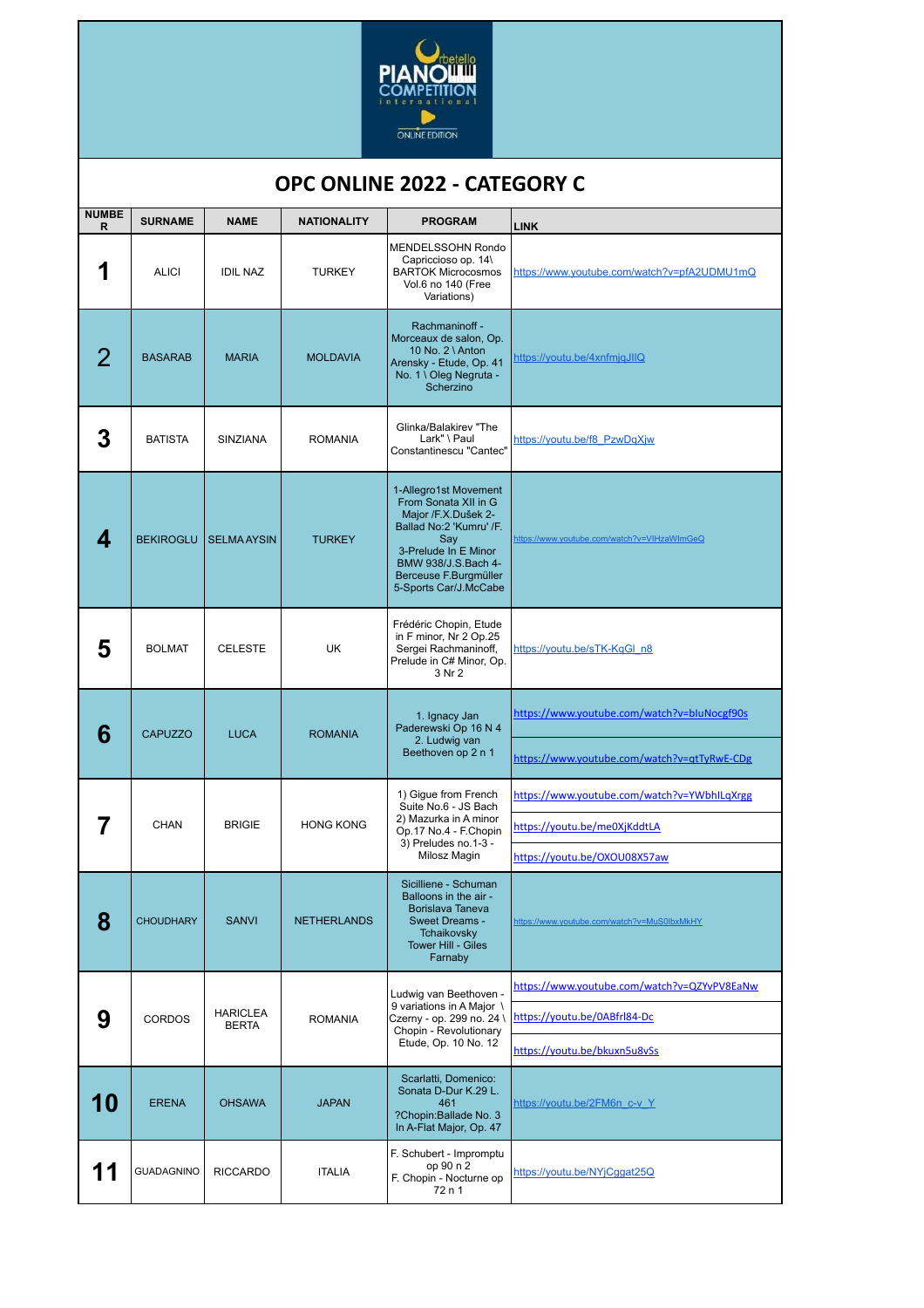|    | <b>HUANG</b>      | <b>TZU-CHIEH</b>          | <b>TAIWAN</b>         | 1. Beethoven: sonata<br>Op. 10 No. 2 Mvt 3 \ 2.<br>Chopin: Mazurka Op. 24<br>No. 1 \3. Liszt / Rossini:<br>Soirées Musicales No. 9<br>La Danza, Tarantella<br>Napolitana                                      | https://youtu.be/5dsaSdOSc34                      |
|----|-------------------|---------------------------|-----------------------|---------------------------------------------------------------------------------------------------------------------------------------------------------------------------------------------------------------|---------------------------------------------------|
| 13 | <b>HUANG</b>      | I JO                      | <b>TAIWAN</b>         | Beethoven - RONDO.<br>Opus51 Nr.1                                                                                                                                                                             | https://youtu.be/cajh-ugnU8s                      |
|    | <b>KARA</b>       | <b>IPEK</b>               | <b>TURKEY</b>         | <b>J.S.BACH PRELUDE</b><br><b>AND FUGUE1 BWV 866</b><br><b><i><u>U.HAYDN PIANO</u></i></b><br>SONATA HOB.XVI-37 1.<br>ALLEGRO CON BRIO<br><b>IF.CHOPIN FANTAISIE-</b><br><b>IMPROMPTU OP. 66</b>              | https://www.youtube.com/watch?v=nl9MHYl9eDE       |
|    |                   |                           |                       |                                                                                                                                                                                                               | https://youtu.be/gYEbtoz4mao                      |
|    |                   |                           |                       |                                                                                                                                                                                                               | https://youtu.be/PKxnPVnex38                      |
| 15 | <b>LEE</b>        | <b>RUSSELL</b><br>LAVELLE | <b>INDONESIA</b>      | 1. Frederic Chopin -<br>Etude Op. 10 No. 12\2.<br>Ludwig van Beethoven -<br>Sonata No. 8 Op. 13, 1st<br>movement                                                                                              | https://youtu.be/7FWWIWm2c0k                      |
| 16 | $\sqcup$          | <b>ETHAN</b>              | U. S.A.               | Hector Villa-Lobos: "O<br>Polichinelo" from "A<br>próle do bébé"<br>Wang Jian-Zhong: Silver<br>Clouds Chasing the<br>Moon                                                                                     | https://www.youtube.com/watch?v=uUljXNfs8xk       |
|    |                   |                           |                       |                                                                                                                                                                                                               | https://youtu.be/IPIoN8EbPSg                      |
| 17 | <b>MUNTEAN</b>    | <b>MIRUNA ANA</b>         | <b>ROMANIA</b>        | F. Chopin, Etude, Opus<br>10, no. 9<br>J.S. Bach, Prelude and<br>Fugue, Re Minor, no. 6,<br>Book 1                                                                                                            | https://youtu.be/1tTYxRVxDrk                      |
| 18 | <b>NERSISYAN</b>  | <b>MARIA</b>              | <b>ARMENIA</b>        | 1. Aaron Copland "The<br>Cat and the Mouse"<br>2. Sergey Bortkewicz<br>"Storm"                                                                                                                                | https://www.youtube.com/watch?v=1FWfkIFTvXo       |
|    |                   |                           |                       |                                                                                                                                                                                                               | https://www.youtube.com/watch?v=GBkhN-zn3fw       |
| 19 | <b>NOVAK</b>      | <b>TIM</b>                | <b>SLOVENIA</b>       | Johann Sebastian Bach<br>- Two parts invention<br>No.13 a minor<br>Joseph Haydn - Sonata<br>D major Hob. XVI No.4<br>Edvard Grieg - March of<br>the Dwarfs Op.54 No.3                                         | https://www.youtube.com/watch?v=ItTxthUq6CU       |
|    |                   |                           |                       |                                                                                                                                                                                                               | https://youtu.be/n5TPheQwPSc                      |
|    |                   |                           |                       |                                                                                                                                                                                                               | https://youtu.be/dph4tK81XpM                      |
| 20 | <b>PATACHI</b>    | <b>EVA IOANA</b>          | <b>ROMANIA</b>        | 1.St. Heller, Studies op.<br>45 No.25 \2. J.S.Bach,<br>Three-Part Invention,<br>Symphony No.3\3. E.<br>Grieg, Wedding Day at<br>Troldhaugen                                                                   | https://youtu.be/TNMOcHkujlQ                      |
|    | <b>PIJACA</b>     | <b>EMA</b>                | <b>CROATIA</b>        | 1. A. Diabelli: Sonatina<br>Op. 168, No. 1 (3/3:<br>Rondo) \ 2. Burgmuller,<br>L'Orage (The Storm) Op.<br>109, No. 13 \ 3. J. S.<br>Bach, 2 parts invention,<br>No. 15 \4. Beethowen:<br>Sonata Op. 27, No. 2 | https://www.youtube.com/watch?v=oG1zcDq2jK8&t=18s |
| 22 | <b>STOLARCZYK</b> | <b>ANTONI</b>             | <b>POLAND</b>         | 1. W.A. Mozart Sonata C<br>Dur Facile<br>2.E.A. MacDowell<br><b>Bluette</b><br>3 .F.Chopin nocturn c                                                                                                          | https://www.youtube.com/watch?v=oG2DikgcbU4       |
|    |                   |                           |                       |                                                                                                                                                                                                               | https://youtu.be/A AX0sSCj5Q                      |
|    |                   |                           |                       | sharp minor                                                                                                                                                                                                   | https://youtu.be/XYXghDmG3zY                      |
| 23 | <b>SZETO</b>      | JONATHAN                  | U. S.A.               | Chopin Scherzo no. 2<br>Opus 31                                                                                                                                                                               | https://www.youtube.com/watch?v=LnQ7PIOxGQQ       |
|    | VÁCHALOVÁ         | <b>ROZÁLIE</b>            | <b>CZECH REPUBLIC</b> | Bach: Fugue in C Major,<br>BWV 953 \ Beethoven:<br>Sonata Op. 2 No. 1 - I.<br>Allegro \ Mendelssohn<br>Song Without Words,<br>Op. 102 No. 4 \ Hlavác:<br>Poetické etudy II. -<br>Etuda jarních vetru          | https://www.youtube.com/watch?v=JBGf2 EKsh0       |